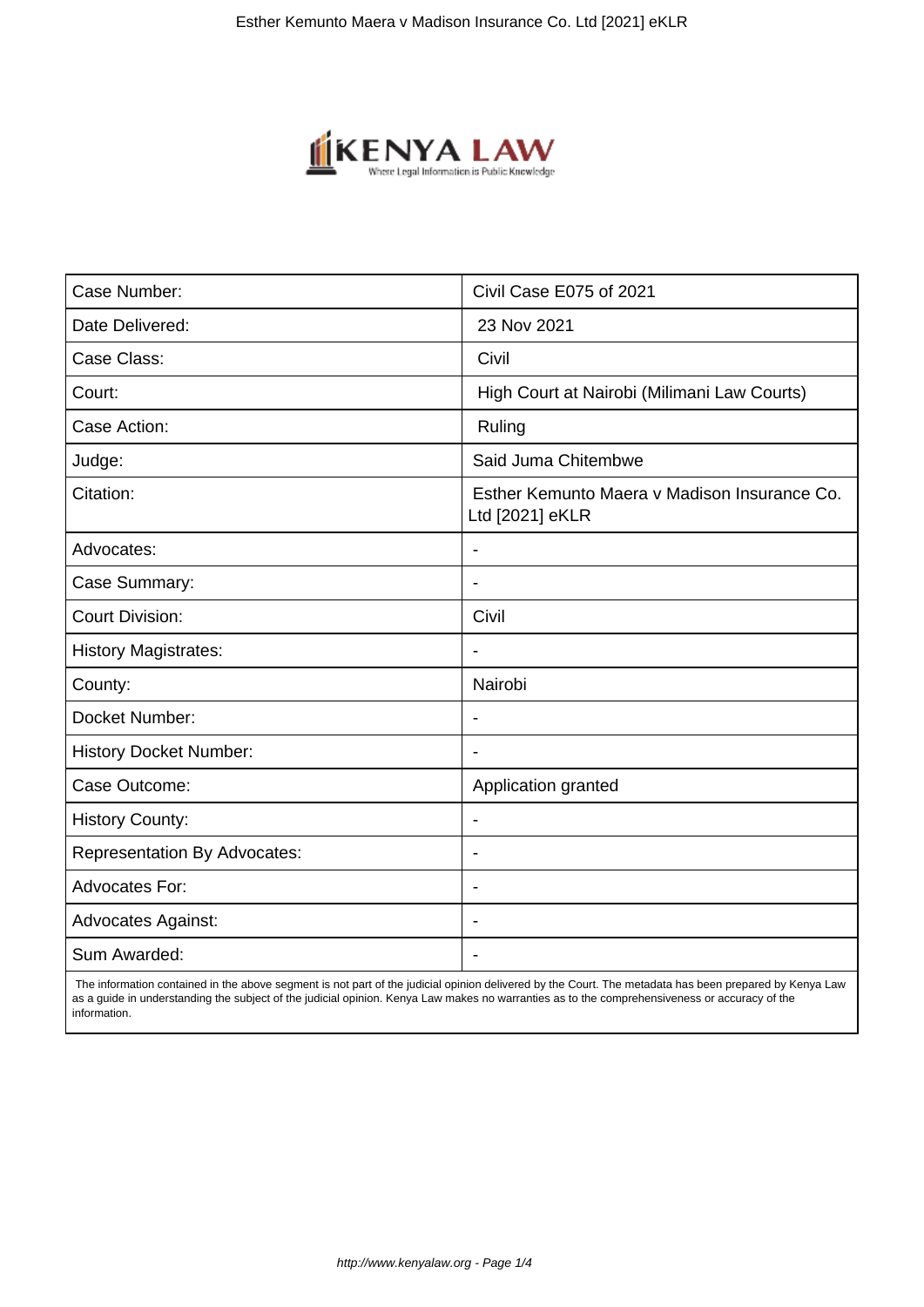#### **REPUBLIC OF KENYA**

# **IN THE HIGH COURT OF KENYA**

# **AT NAIROBI**

# **CIVIL CASE NO.E075 OF 2021**

# **ESTHER KEMUNTO MAERA ........................APPELLANT**

# **VERSUS**

# **MADISON INSURANCE CO. LTD..........RESPONDENT**

#### **RULING**

The application dated  $29<sup>th</sup>$  March, 2021 seeks the following orders:

**1. THAT there be a stay of execution of the Decree herein pending the hearing and determination of the Appeal.** 

#### **2. THAT in the event the court is minded to make an order as to security for costs, the Applicant be granted leave to deposit an insurance bond or a bank guarantee as security in lieu of cash deposit.**

The affidavit of Moses Mwariri sworn on 29<sup>th</sup> March, 2021 supports the application. The respondent filed grounds of opposition dated  $16<sup>th</sup>$  July, 2021. The application was determined by way of written submissions.

Counsel for the appellant submitted that the court is being asked to exercise its discretion and stay execution pending the determination of the appeal. The application was filed without unduly delay. The appeal was filed on  $18<sup>th</sup>$  March, 2021 and the application followed on  $7<sup>th</sup>$  April, 2021. Counsel contend that the applicant is likely to suffer substantial loss as the respondent's means are unknown and it is highly unlikely that any sums paid out to her can be recovered. The decretal sum is Kshs.344,298 and no affidavit of means has been filed. On the issue of security, it was submitted that the applicant is prepared to provide security.

Counsel for the respondent opposed the application. Counsel submitted that Order 40 Rule 6 of the Civil Procedure Rules provide for the conditions to be fulfilled by an applicant seeking orders of stay of execution. The conditions share an inseparable bond such that the absence of one will affect the exercise of discretion of the court in granting the orders of stay of execution. Counsel relies on the case of **JENY LUESBY –V- STANDARD GROUP LIMITED (2014) eKLR** where it was held:-

**"Granting of stay pending appeal is at the discretion of the court on sufficient cause being established by the applicant. The incidence of the legal burden of proof on matters which the applicant must prove lies with the applicant ".......sufficient cause being a technical as well as a legal requirement will depend entirely on the applicant satisfying the court that the substantial loss may result to the applicant" It is not enough for an applicant merely state that it is likely to suffer substantial loss, it must make effort to demonstrate how the same is likely to occur........." substantial loss" is a relative term and more often than not can be assessed by the totality the consequences which an applicant is likely to suffer if stay of execution is not granted and the applicant is therefore forced to pay the decretal sum".**

It was submitted that the applicant has not explained what loss it would suffer should the decretal sum be paid to the respondent. The fact that the execution process has been put on motion does not amount to substantial loss. Execution is a lawful process. According to counsel, the applicant must establish other factors which show that the execution will create a state of affairs that will irreparably affect or negate the very essential core of being a successful appellant. The applicant has to explain any peculiar circumstances that necessitate the withholding of the decretal sum from the respondent decree holder.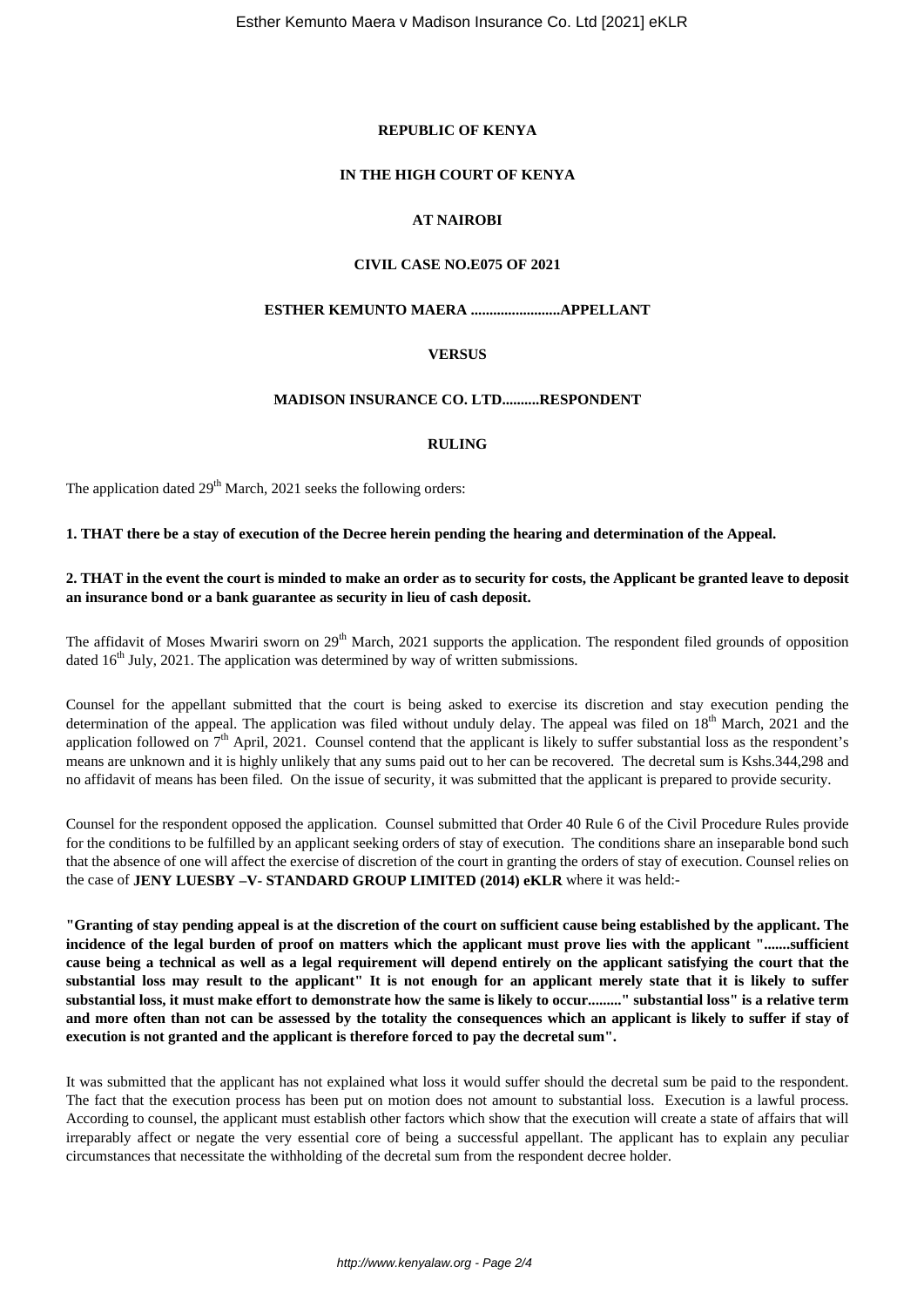The issue for determination is whether execution of the decree should be stayed pending the hearing and determination of the Appeal. The impugned decision was delivered on  $5<sup>th</sup>$  March, 2021. The Appeal was filed within the 30 days' period on  $18<sup>th</sup>$  March, 2021 as required under Section 79G of the Civil Procedure Code. The application was filed on  $7<sup>th</sup>$  April, 2021. I do find that the application was filed without undue delay.

Order 42 Rule 6(1) and 6(2) (a) and (b) states as follows:-

**(1) No appeal or second appeal shall operate as a stay of execution or proceedings under a decree or order appealed from except in so far as the court appealed from may order but, the court appealed from may for sufficient cause order stay of execution of such decree or order, and whether the application for such stay shall have been granted or refused by the court appealed from, the court to which such appeal is preferred shall be at liberty, on application being made, to consider such application and to make such order thereon as may to it seem just, and any person aggrieved by an order of stay made by the court from whose decision the appeal is preferred may apply to the appellate court to have such order set aside.**

**(2) No order for stay of execution shall be made under subrule (1) unless—**

**(a) the court is satisfied that substantial loss may result to the applicant unless the order is made and that the application has been made without unreasonable delay; and**

**(b) such security as the court orders for the due performance of such decree or order as may ultimately be binding on him has been given by the applicant.**

In the case of **RWN –V- EKW (2019) eKLR** the court explained the purpose of an order of stay of execution as follows:-

**"The purpose of an application for stay of execution pending an appeal is to preserve the subject matter in dispute so that the rights of the appellant who is exercising the undoubted right of appeal are safeguarded and the appeal if successful, is not rendered nugatory. However, in doing so, the court should weigh this right against the success of a litigant who should not be deprived of the fruits of his/her judgment. The court is also called upon to ensure that no party suffers prejudice that cannot be compensated by an award of costs.**

**9. Indeed to grant or refuse an application for stay of execution pending appeal is discretionary. The Court when granting the stay however, must balance the interests of the Appellant with those of the Respondent."**

The case of **BUTT –V- RENT RESTRICTION TRIBUNAL (1982) KLR 417** 

established the parameters that can guide the court in dealing with applications seeking orders staying execution and held as follows:-

*"***1. The power of the court to grant or refuse an application for a stay of execution is a discretionary power. The discretion should be exercised in such a way as not to prevent an appeal.**

**2. The general principle in granting or refusing a stay is; if there is no other overwhelming hindrance, a stay must be granted so that an appeal may not be rendered nugatory should that appeal court reverse the judge's discretion.**

**3. A judge should not refuse a stay if there are good grounds for granting it merely because in his opinion, a better remedy may become available to the applicant at the end of the proceedings.**

**4. The court in exercising its discretion whether to grant [or] refuse an application for stay will consider the special circumstances of the case and unique requirements. The special circumstances in this case were that there was a large amount of rent in dispute and the appellant had an undoubted right of appeal.**